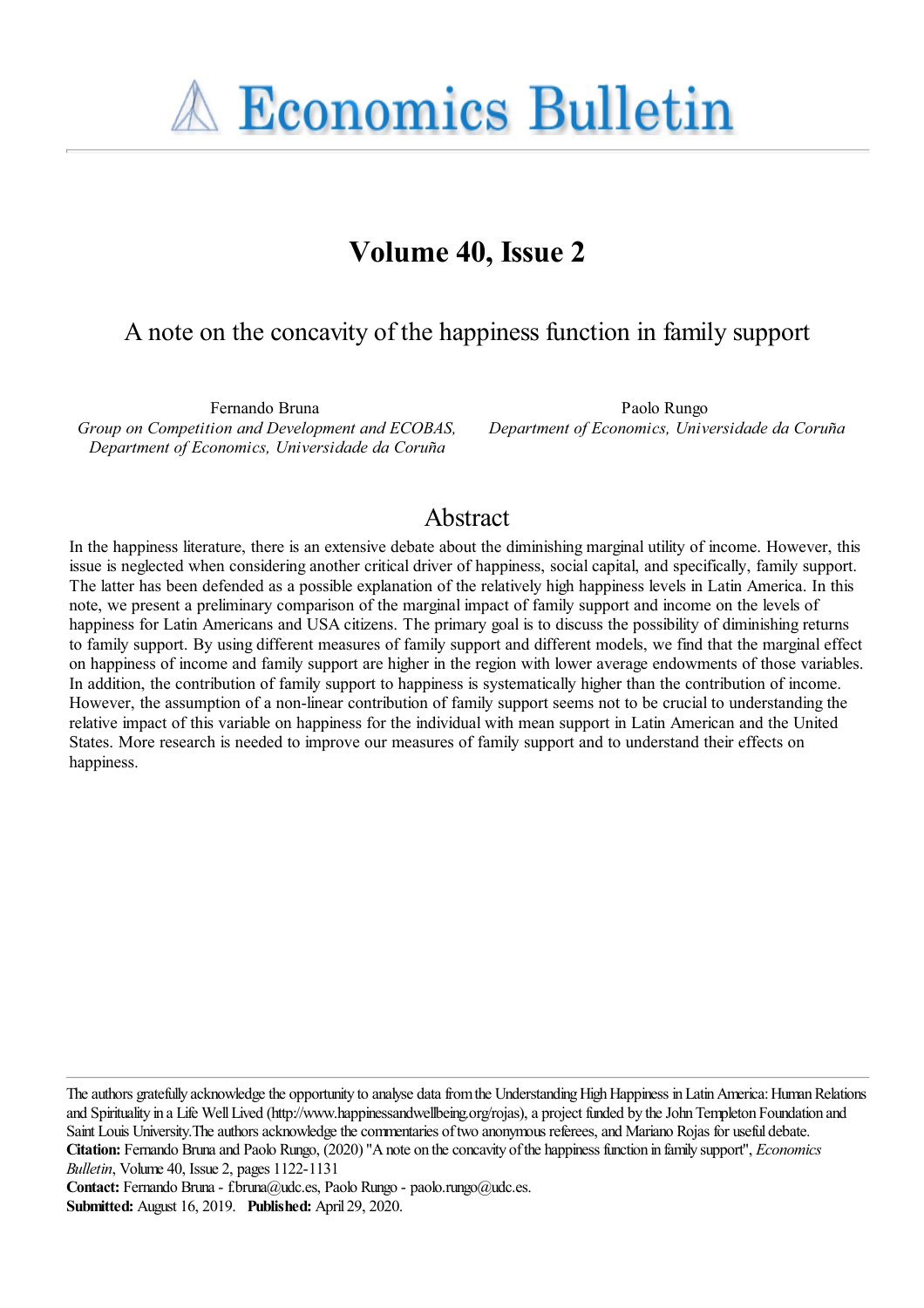#### **1. Introduction**

Latin American countries show a high level of happiness<sup>[1](#page-1-0)</sup> relatively to their low levels of some traditional variables considered as determinants of happiness, such as income or health. Mariano Rojas (2016; 2018; Rojas *et al.* 2018) argues that the so-called 'Latin American paradox' might result from the exclusive focus on economic indicators, and from neglecting essential aspects in the life of people, such as family relations.

The question about the relative importance of the family or income in different countries crucially depends on several assumptions about the production function of happiness (or utility function). The family may have a more prominent role in Latin America than in the United States of America (USA), but if family support presents diminishing returns, the contribution of an additional unit should be lower in Latin America.

The goal of the present note is to compare the marginal impact of family support<sup>[2](#page-1-1)</sup> and income on the levels of happiness of Latin Americans and USA citizens. On the one hand, diminishing returns imply that the effect on happiness of a marginal addition of income or family support will be higher in the country with lower levels of those variables. On the other hand, within each country, diminishing marginal utility implies that individuals with higher levels of a specific driver will obtain lower happiness from an additional unit.

Some authors are critical of the hypothesis of diminishing marginal utility of income. See, for example, the distinct arguments of Easterlin (2005) and Oswald (2008). Sacks *et al.* (2012) and Stevenson and Wolfers (2013) did not find a satiation point beyond which the relationship between income and well-being diminishes. Conversely, Jebb *et al.* (2018) found evidence of income satiation in three different components of well-being. For these last authors, Latin America satiates at relatively low levels of income. Therefore, the degree of concavity of happiness in income is controversial.

Our purpose is to extend the debate on concavity to social capital and, more specifically, to family support. The theory of social capital provides a framework to understand how social relations influence individuals' outcomes. Social relations provide embeddedness in systems of norms, control and trust (Coleman 1988) and access to information and social support (Antonucci and Akiyama 1995). Indeed, social relations facilitate social capital, which is crucial for health and other outcomes relevant for happiness (House *et al.* 1988; Rowe and Kahn 1998). In the literature on social capital, $3$  these are regarded as positive effects of bonding social capital. In line with Putman (2000), the existence of a circle of strong ties enables the person to achieve a group of unconditional support, which helps to face social risks and uncertainty. Family relations can thus be regarded as a form of 'capital', because it is possible to invest in their maintenance and development, and they provide returns in terms of happiness. Now, if we further the analogy of 'capital', diminishing marginal utility is a natural hypothesis. Helliwell *et al.* (2019) show a positive effect of social support by relatives or friends on happiness, while few other authors, such as Aumeboonsuke (2017) or Huang (2018), focus on the family directly. In Latin American countries, the family might be the primary source of strong ties and bonding social capital (Rojas 2016; Neira *et al.* 2019).

<span id="page-1-0"></span><sup>&</sup>lt;sup>1</sup> In this paper we use interchangeably terms as 'utility', 'happiness' or 'well-being'. We reflect on the possible non-linear effects of family support, and not about implications for happiness, life satisfaction or emotional well-being.

<span id="page-1-1"></span><sup>&</sup>lt;sup>2</sup> The multidimensional concept of family support may be interpreted in a purely instrumental way. However, the use of this term is not intended to neglect other mechanisms that explain the contribution of the family to personal happiness, such as enjoyment and identity, among others.

<span id="page-1-2"></span> $3$  See, for instance, the review by Membiela-Pollán and Pena-López (2017).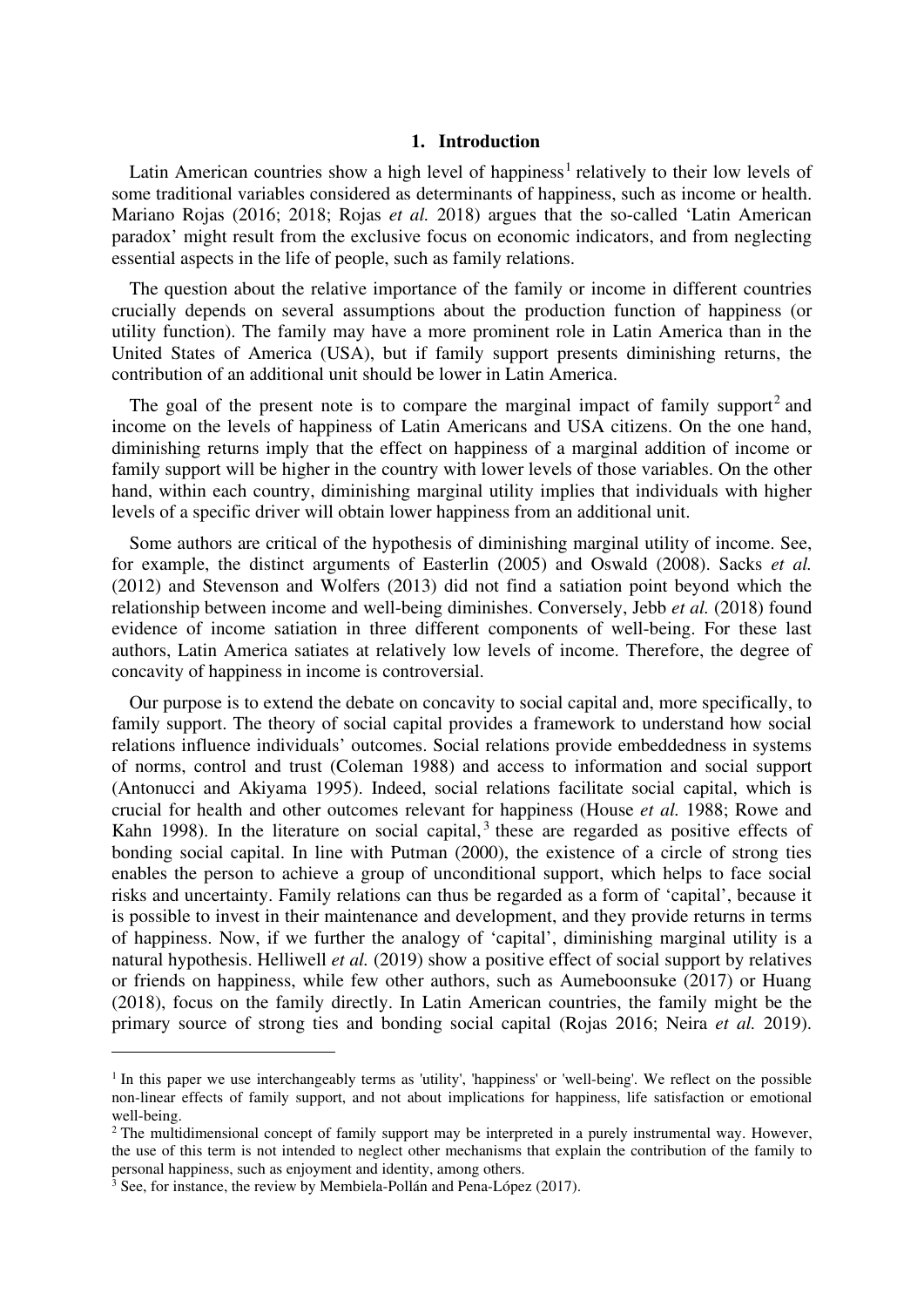However, the possibility of diminishing returns to family has generally been neglected in the social capital debates.

The main contribution of this paper is the proposal of a specific hypothesis about the concavity of critical drivers of happiness, namely family support. This hypothesis, which is usually discussed within the debate about the relevance of income, may have relevant implications in the study of happiness. To this end, we use data from a survey in three Latin American countries (Mexico, Costa Rica and Colombia) and the USA, which includes specific questions about family relationships. That data comes from the Understanding High Happiness in Latin America Project (Rojas *et al.* 2018). This database allows for analyzing the issue of concavity in terms of both cross- and intra-country differences. In particular, we compare our analysis for two variables of family support. One is a dummy variable, and the other one is a continuous variable derived from principal components analysis. For two continuous variables of income and family support, we study the relative estimates USA/Latin America in a happiness regression, considering linear and non-linear models. This procedure permits to study the relative contribution of each variable to happiness in both subsamples.

Our preliminary results reveal that the estimates of family support are higher in the sample for the United States and the estimates of income are higher in the Latin American sample, in accordance with the hypothesis of diminishing returns. However, our data on family support do not reveal large differences between Latin America and the USA. On considering an individual with mean family support, the results about diminishing returns to family support are not crucial to understanding the relative impact on happiness. Moreover, we find consistent evidence that family support contributes more to happiness than income.

### <span id="page-2-1"></span><span id="page-2-0"></span>**2. Methodology**

To fix ideas, we start reminding the approach followed by the World Happiness Report (WHR), using continuous data, country averages of survey data or national accounts. Adapting it to the variables of interest for the present paper, the model estimated by Helliwell *et al.* (2019) can be represented by the following equation:

$$
H = a + b_1 C + b_2 \log I + b_3 FS + \varepsilon \qquad \varepsilon \sim \mathcal{N}(0, \sigma^2)
$$
 (1)

where  $H$  is an index of happiness;  $C$  is a set of control variables;  $I$  is a variable of income and  $FS$  is a variable of family support (social support, in the WHR). Equation [\(1\)](#page-2-0) represents a linear-log model in income, to captures the diminishing marginal utility of income. The marginal effect of income decreases with income:  $\delta H/\delta I = b_1/I$ . A 1% increase in *I* is expected to raise *H* in approximately  $b_1/100$  units. The (natural) log scale 'squishes' the original data, and hence the same increase in  $H$  requires ever greater increases in  $I$ .

A critical assumption of equation [\(1\)](#page-2-0) is additivity: the marginal contribution of each variable does not depend on the level of the other explanatory variable. An alternative approach is the following log-log model, which is the transformation of a multiplicative  $model: <sup>4</sup>$  $model: <sup>4</sup>$  $model: <sup>4</sup>$ 

$$
\log H = \log a + b_1 \log C + b_2 \log I + b_3 \log FS + \varepsilon \qquad \varepsilon \sim \mathcal{N}(0, \sigma^2)
$$
 (2)

<span id="page-2-2"></span><sup>4</sup> Equation [\(2\)](#page-2-1) corresponds to a multiplicative model that is not exactly the same than the non-linear model estimated by Tofallis (2019) using the WHR data. See Xiao *et al.* (2011).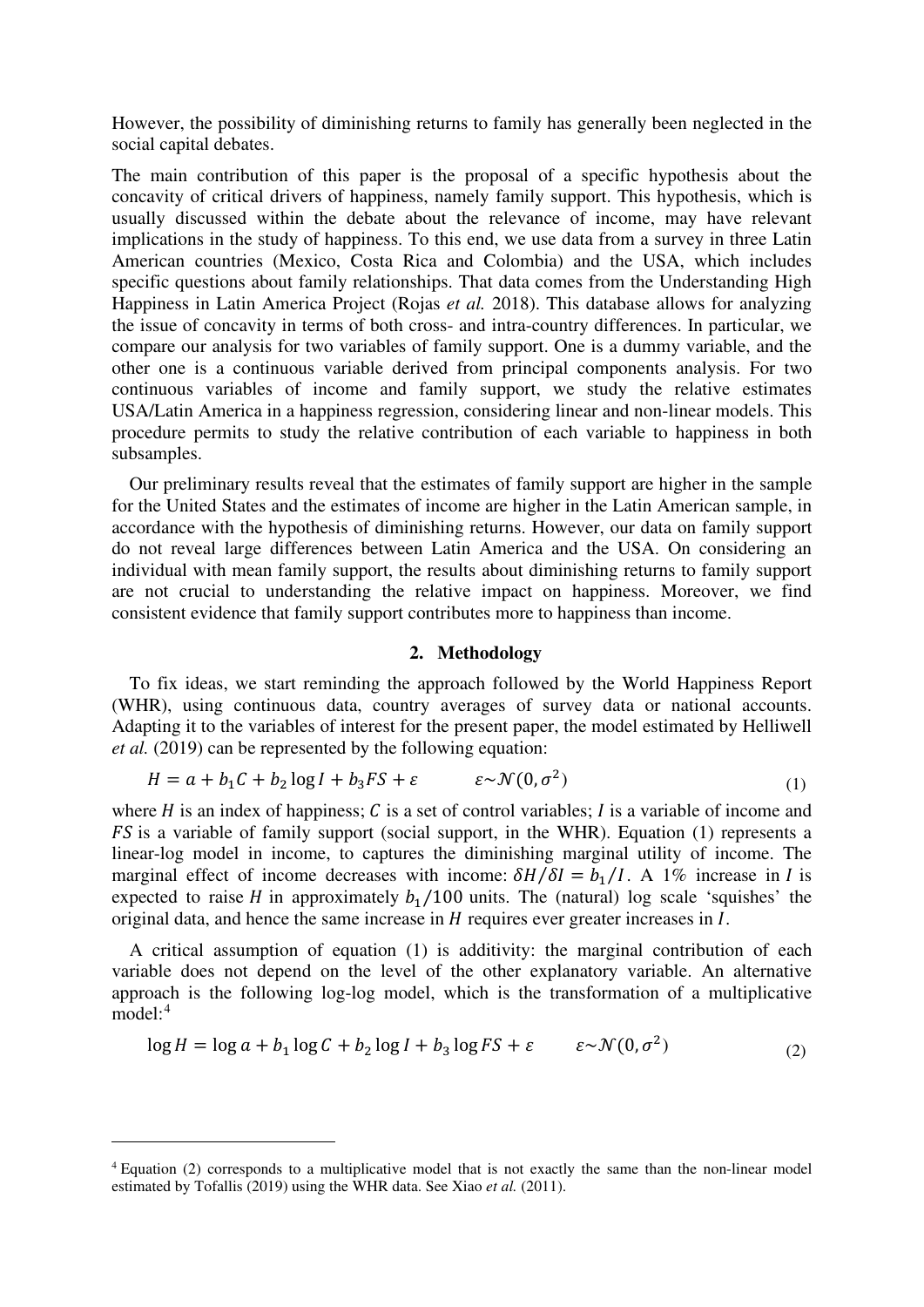In equation [\(2\),](#page-2-1)  $b_2$  can be interpreted as the elasticity of H to I, which is the ratio of the marginal utility of income to the average utility of income. If  $H$  is ineslastic to  $I(b_2<1)$ , there is diminishing returns to income.

However, when working with survey data for individuals, as we do, the dependent variable is ordinal ('very happy', 'quite happy'...). Technically, it does not make sense to assume the previous models. However, Ferrer-i-Carbonell and Frijters (2004) show that "assuming ordinality or cardinality of happiness scores makes little difference" in happiness research. In this same field, Frey and Stutzer (2002), Pittau *et al.* (2010), Aslam and Corrado (2012) or Salinas *et al.* (2011), among others, have confirmed the similar qualitative results when estimating linear or ordered logit/probit models.<sup>[5](#page-3-2)</sup> Since the coefficients of these latter models are hard to interpret and compare, we will present here the results using ordinary least squares (OLS). In section [5](#page-7-0) we will discuss additional results using ordered logit models.

Therefore, here, we assume that  $H$  is a cardinal indicator of happiness. Our discussion is useful but straightforward. First, in Model I and II of Table II below, we will compare the consequences of measuring family support with a dummy or a continuous variable, under the following equation:

$$
H = a + b_1 C + b_2 I + b_3 FS + \varepsilon
$$
\n<sup>(3)</sup>

Then, we estimate a linear-log model for both income and the continuous variable of family support (Model III):

$$
H = a + b_1 C + b_2 \log I + b_3 \log FS + \varepsilon \tag{4}
$$

Our research is about two different sides of diminishing marginal utility to income or family support. On the one side, for international comparisons, that concept implies that the effect on happiness of a marginal addition of  $I$  or  $FS$  will be higher in the country or sample with a lower level of *I* or *FS*, respectively. That possible effect would be observed by a comparison of  $b_2$  and  $b_3$  for Latin America and the USA in equations [\(3\)](#page-3-0) and [\(4\).](#page-3-1) On the other hand, for an interpersonal comparison inside each country, only equation [\(4\)](#page-3-1) captures the idea of lower contribution to happiness from additional units of income or support for the individuals with higher endowments of those variables.

#### <span id="page-3-1"></span><span id="page-3-0"></span>**3. Data**

The empirical analysis makes use of data from the Understanding High Happiness in Latin America Project (Rojas *et al.* 2018). A survey was conducted in three Latin American countries (Colombia, Costa Rica and Mexico) and the United States for comparison. The original sample includes 2,857 observations for the three Latin American countries and 1,340 for the United States. Due to the similarities among Latin American countries, we have grouped Colombia, Costa Rica and Mexico together.<sup>[6](#page-3-3)</sup>

<span id="page-3-2"></span><sup>5</sup> More generally, for a binary outcome, there is some statistical literature about the conditions under which the (OLS) linear probability model is a practical choice versus logit/probit models. For an ordinal outcome, the issue has been less studied. See Larrabee *et al.* (2014).

<span id="page-3-3"></span><sup>6</sup> The distribution of educational and income levels, for instance, is comparable among Latin American countries. Indeed, country-level differences in terms of happiness, family support and other interest variables are not statistically significant; see Table I for the average levels. An additional relevant issue is the ethnicity of U.S. residents. Hispanics account for about 18% of the U.S. population (about 20% in our sample). When culture and social norms regarding the structure of the family play a role in the studied association, migration of Hispanics has interesting implications. While we are not able to address this question with our sample, mainly due to the limited size of the U.S. subsample, this is undoubtedly an attractive line for future research.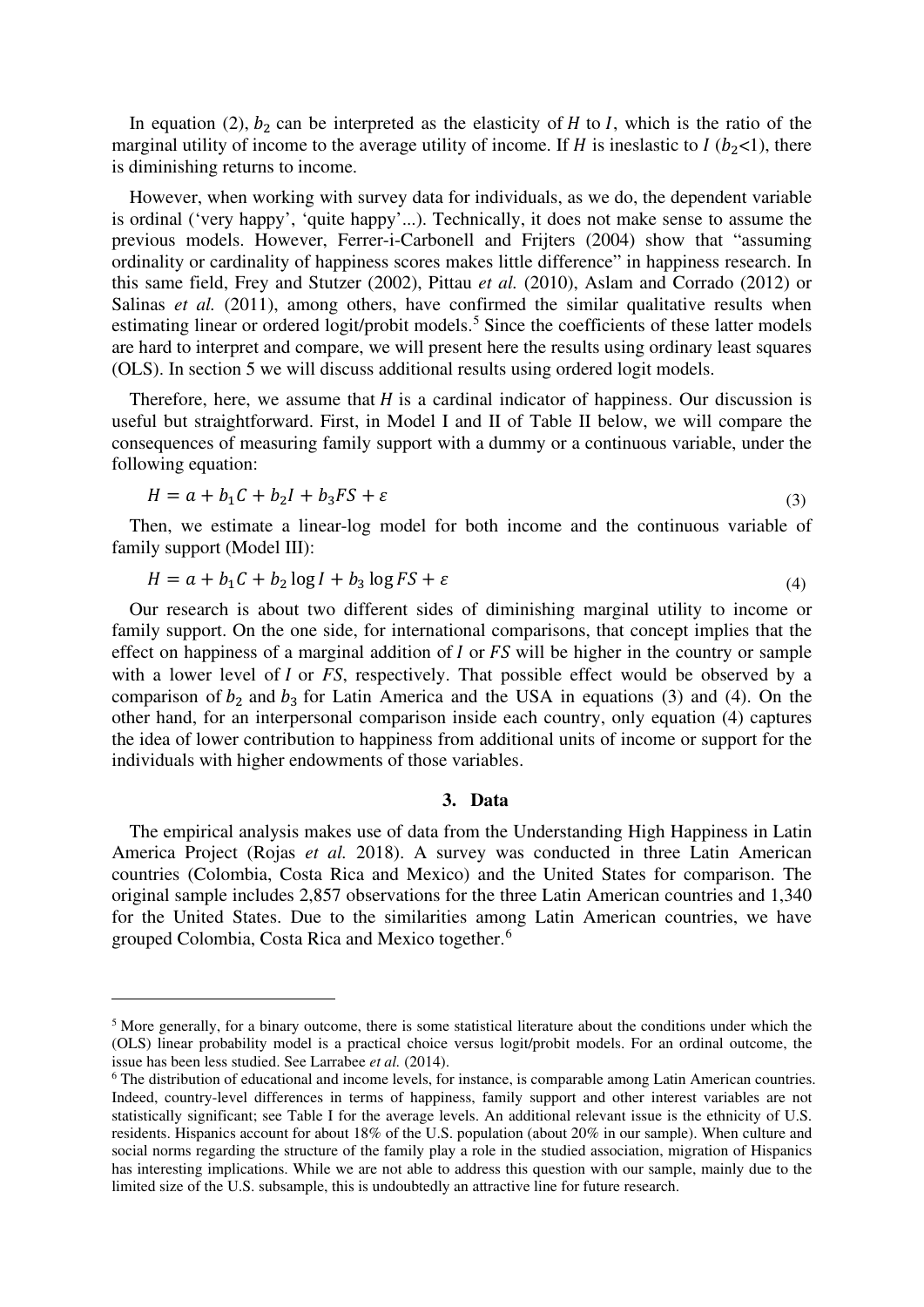Our dependent variable is a variable of happiness from the following question: "Taking all things together in your life, how happy would you say you are?". The answer is divided into 7 categories, from "extremely unhappy" to "extremely happy".

The survey includes a categorical question on family support: "In my family, we help and support each other a lot...", with an answer divided into five levels from "strongly disagree", to "strongly agree". A key issue might be the possibility of different national interpretations to the meaning of "a lot" of family help and support in this survey question. We have built two dichotomous variables, as shown in Table I, and one of them is used in Model I of Table II. However, income is a continuous variable in Purchasing Power Parities (PPP). Therefore, we want to estimate Models II and III using a continuous variable of family support.

In the present preliminary analysis, we focus on family support, but we think of it from the point of view of social capital. Therefore, we have developed our measure of family support using an integrated approach to social capital, through principal component analysis of a large battery of questions about social life for the joint sample of the four countries under research. The resulting components can be interpreted as associativity, work relations, social interactions with friends and neighbors, and family relations. Appendix I provides details about the questions and the methodology being used to construct our measure of family support. The family-specific factor reduces to a normalized score the answers to three questions about the number of times a month the individual spends time with her mother, father and brother and sisters. Strictly speaking, the amount of family time is not a measure of family support, but it is an indicator free of context-dependent interpretations. In this paper, we assume that there is a monotonous positive relationship between family support and the time spent with parents, brothers and sisters.

|                                                       |       | Latin America |          | <b>USA</b>      |  |
|-------------------------------------------------------|-------|---------------|----------|-----------------|--|
| Variables                                             | Mean  | Standard      | Mean     | <i>Standard</i> |  |
|                                                       |       | deviation     |          | deviation       |  |
| Happiness, increasing from 1 to 7                     | 5.670 | 0.920         | 5.112    | 1.301           |  |
| Life satisfaction, increasing from 1 to 7             | 5.660 | 0.977         | 5.125    | 1.368           |  |
| Income, in comparable PPP units                       | 0.107 | 0.145         | 0.545    | 0.664           |  |
| Family support (FS), increasing from 1 to 5           | 4.175 | 0.892         | 3.757    | 1.111           |  |
| Family support high is 1 if FS is 4 or 5, 0 otherwise | 0.860 | 0.347         | 0.677    | 0.468           |  |
| Family support very high is 1 if FS is 5, 0 otherwise | 0.402 | 0.490         | 0.273    | 0.446           |  |
| Family support, increasing continuous variable        | 0.127 | 1.004         | $-0.264$ | 0.939           |  |

**Table I - Summary of variables of happiness, income and family support**

Table I presents the means and standard deviations for some variables of interest. In our sample, the three Latin American countries present similar average levels of happiness, which are higher than the average for the USA.<sup>[7](#page-4-0)</sup> Additionally, our data of Latin American countries exhibit lower average income and higher levels of family support than the USA. However, the difference of income between the two regions is very high, compared to the size of the standard deviations, while this is not true for the continuous variable of family support. For this last variable, which is standardized for the joint sample, the difference of means between samples is only 0.39 points, for averages close to zero and standard deviation close to one. Moreover, the correlation between income and the continuous variable of family support is zero in both samples.

<span id="page-4-0"></span><sup>7</sup> In the ranking of happiness 2016-2018 of the WHR 2019, Costa Rica has higher levels of happiness than the USA, while this last country exhibits higher levels than Mexico and Colombia.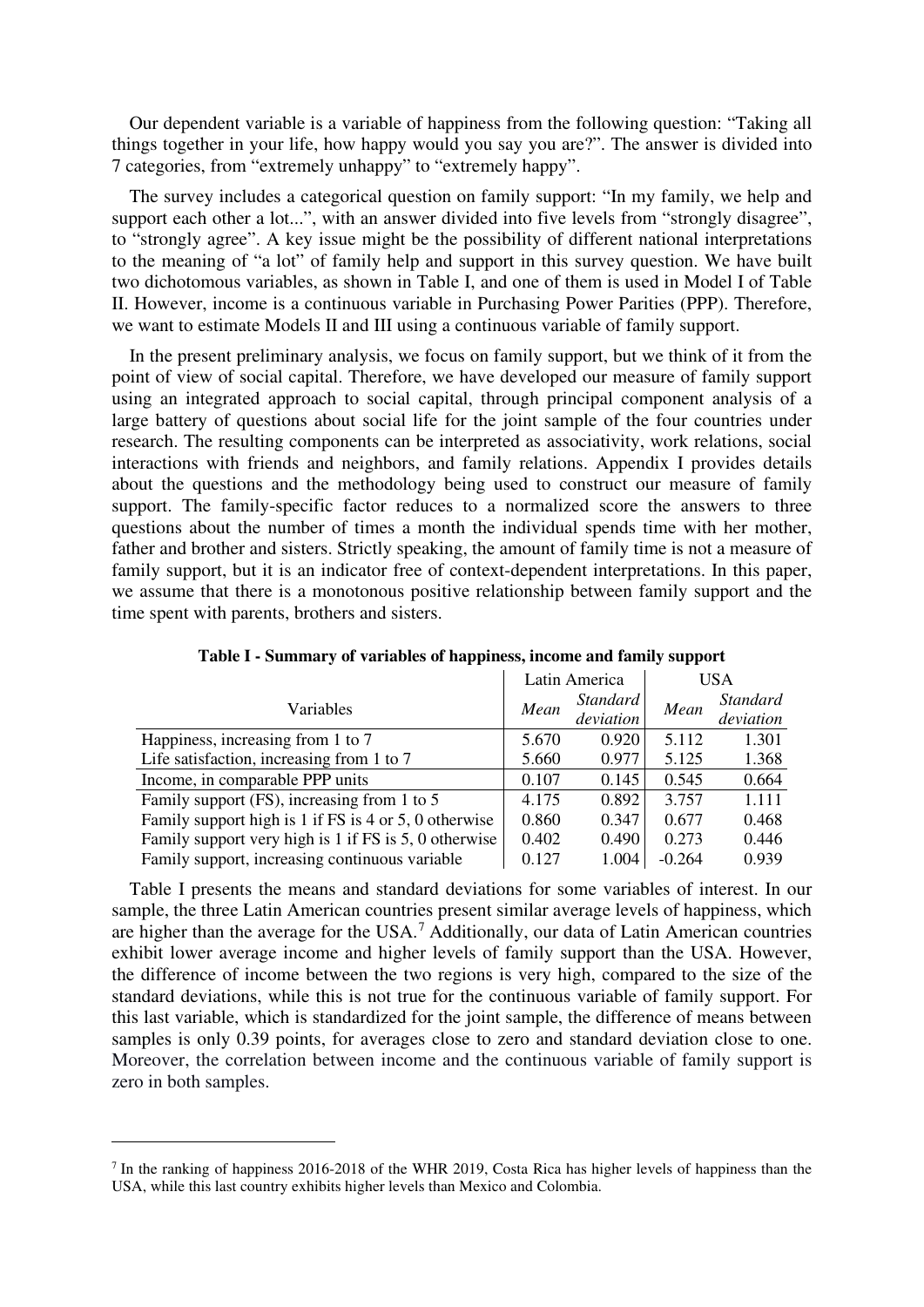**Figure 1 - Log of income and family support in the joint sample for the four countries**



The reason can be observed in Figure 1. For the regressions in Table II below, the two continuous variables are scaled up to avoid the natural logarithm of zero or negative values, so the minimum value of the logarithms is zero. Figure 1 shows the logarithm of the scaled values of income and family support. The observations for the USA are indexed from 2,858 to 4,227; hence the left plot reveals the higher average incomes in this country. Additionally, we can observe the unequal distribution of income, with most observations in middle and low levels, by subsamples. However, by constructions, the log of the scaled family support displays a much more uniform distribution. This measure was obtained by transforming a weighted sum of numerical answers to three questions, and it is not possible to identify obvious values with higher probabilities in the data. Even more, aside from some different density of points at very high and very low family support for the USA, there are no distinguishable patters to compare the subsamples of the USA and Latin America.

We consider a few additional control variables, though the sample size does not allow for a high number of statistically significant control variables. We control for having or not a relationship with someone and trusting or not most people. Religiosity captures if the individual professes any religion, and offspring captures having or not any descendants. From a 7-level categorical variable about health status, we built two dichotomous variables for good health and very good (or excellent) health. In the models presented in Table II below, some classical variables, as gender or age, are not statistically significant. Age is negatively correlated to the continuous variable of family support: the higher the age, the lower the amount of time spent with parents and brothers and sisters. [8](#page-5-0) Country dummies for Latin American countries are not significant either.

#### **4. Results**

Table II reveals that the estimates of income are higher for Latin America than for the USA in the three models.<sup>[9](#page-5-1)</sup> Conversely, the estimates of family support are lower for Latin America

<span id="page-5-0"></span><sup>8</sup> It should be noticed that the square of age is also estimated in many studies, such as Neira *et al.* (2018). However, in our robustness tests about Table II the square of family support is not statistically significant.

<span id="page-5-1"></span><sup>&</sup>lt;sup>9</sup> The estimate of family support is identical to the one of Model II even if income is considered in logarithms (not shown). Therefore, Table II displays the marginal contribution of family support in a linear or logarithmic form, independently of income being in linear or logarithmic form.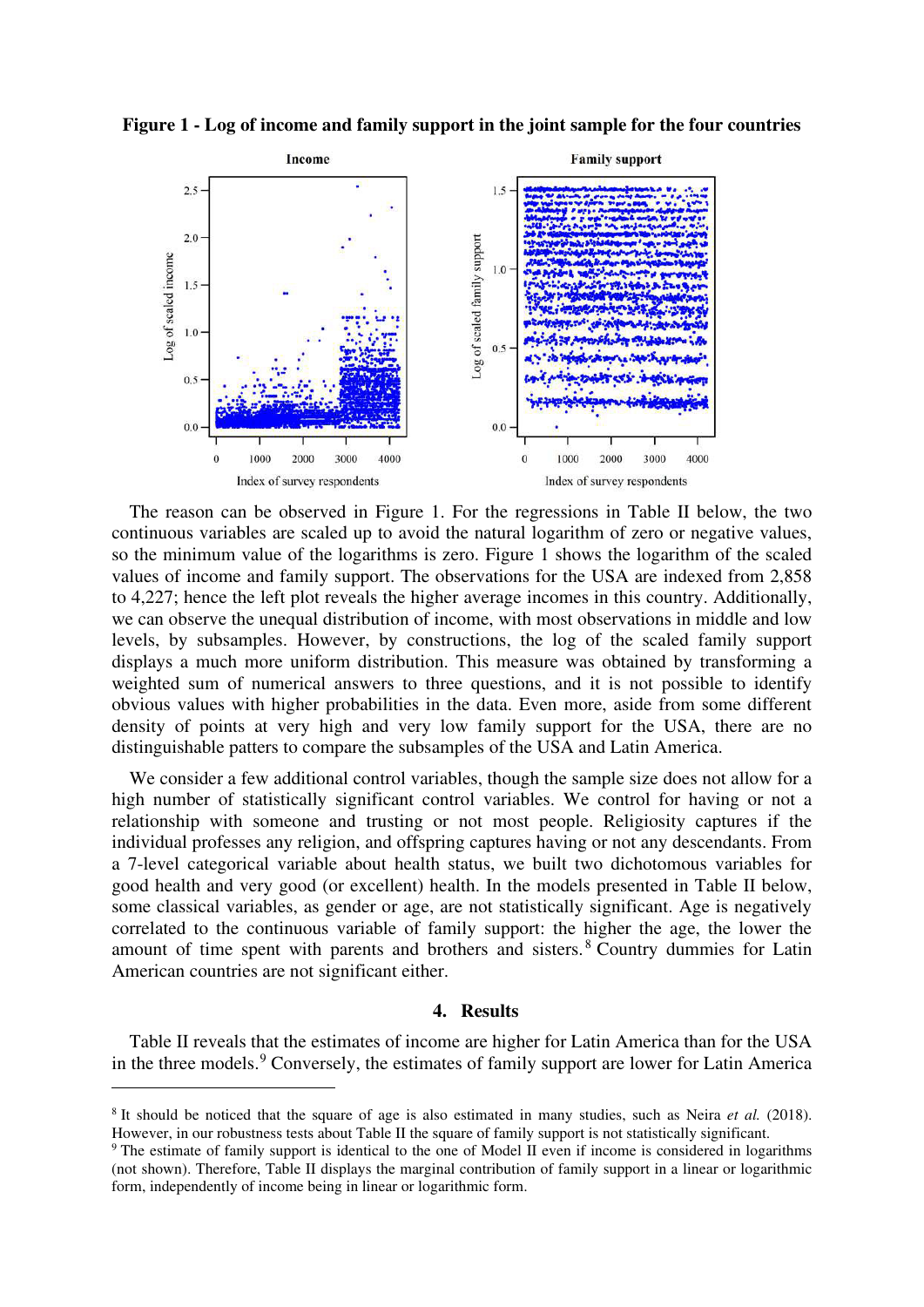than for the USA in the three models. These results are consistent with diminishing marginal utility of both income and family support: the higher the average level of each of those variables in a country, the lower the amount of happiness obtained by an additional unit of income or family support. The linear-log Model III captures that effect both for the individuals in the same sample and for individuals in different samples.

However, diminishing returns do not work similarly for income and family support for the average individual in each subsample, as we have confirmed in a simulation available upon request. The ratio of the scaled mean income between the USA and Latin America is 1.4, which becomes 4.3 when that ratio is calculated with the logs of those mean values. Therefore, in Model III, the contribution of income to happiness for the individual with mean income is more than three times higher in the USA than in Latin America, despite the estimate of income is higher for Latin America. Conversely, the ratio of scaled mean family support between the USA and Latin America appears to be very similar to the ratio of the logs of those means. Therefore, the contribution of *FS* to happiness for the individual with mean *FS* is 1.3-1.5 times higher in USA than in Latin America in both Model II and III. In other words, the assumption of diminishing returns is crucial to measure the relative impact of income in both countries for an individual with mean income but has not relevant consequences to measure the relative impact of family support in both regions for an individual with mean family support.

|                   |                  | <b>Model I</b> |            |         |                  |              | <b>Model II</b>  |                        | <b>Model III</b> |         |            |                  |  |
|-------------------|------------------|----------------|------------|---------|------------------|--------------|------------------|------------------------|------------------|---------|------------|------------------|--|
| Predictors        | Latin<br>America |                | <b>USA</b> |         | Latin<br>America |              | <b>USA</b>       |                        | Latin<br>America |         | <b>USA</b> |                  |  |
|                   | b                | Ŋ              | b          | n       | $\boldsymbol{b}$ | n            | $\boldsymbol{b}$ | n                      | b                |         | b          | n                |  |
| Relationship      | 0.18             | < 0.001        | 0.42       | < 0.001 | 0.20             | < 0.001      | 0.48             | < 0.001                | 0.19             | < 0.001 |            | 0.44 < 0.001     |  |
| Trust             | 0.18             | 0.008          | 0.29       | < 0.001 | 0.19             | 0.006        |                  | $0.36$ < $0.001$       | 0.19             | 0.008   | 0.35       | < 0.001          |  |
| Religiosity       | 0.16             | 0.004          | 0.15       | 0.032   | 0.16             | 0.004        | 0.18             | 0.012                  | 0.16             | 0.004   | 0.19       | 0.008            |  |
| Health: good      | 0.35             | $0.001$        | 0.37       | < 0.001 |                  | 0.34 < 0.001 | 0.46             | < 0.001                | 0.34             | < 0.001 | 0.44       | < 0.001          |  |
| Health: very good | 0.60             | < 0.001        | 0.91       | < 0.001 | 0.59             | < 0.001      | 0.97             | < 0.001                | 0.59             | < 0.001 | 0.95       | < 0.001          |  |
| Offspring         | 0.05             | 0.263          | 0.05       | 0.464   | 0.13             | 0.003        | 0.13             | 0.064                  | 0.12             | 0.005   | 0.13       | 0.062            |  |
| Income            | 0.30             | 0.011          | 0.11       | 0.016   | 0.34             | 0.004        | 0.13             | 0.008                  |                  |         |            |                  |  |
| FS: high          | 0.43             | < 0.001        | 0.71       | < 0.001 |                  |              |                  |                        |                  |         |            |                  |  |
| FS continuous     |                  |                |            |         | 0.13             |              |                  | $<0.001$ 0.19 $<0.001$ |                  |         |            |                  |  |
| Log income        |                  |                |            |         |                  |              |                  |                        | 0.59             | 0.001   |            | $0.46$ < 0.001   |  |
| Log FS continuous |                  |                |            |         |                  |              |                  |                        | 0.32             | < 0.001 |            | $0.43$ < $0.001$ |  |
| Observations      | 2390             |                | 1306       |         | 2396             |              | 1329             |                        | 2396             |         | 1329       |                  |  |
| $\mathbb{R}^2$    | 0.132            |                | 0.287      |         | 0.127            |              | 0.251            |                        | 0.127            |         | 0.256      |                  |  |

**Table II - OLS estimations of happiness for Mexico, Costa Rica and Colombia and for the USA**

Note: The intercept is not shown. The dependent variable is categorical.

 Finally, for each of the previous models, Table III shows the effects of income and family support in comparable units, using two different standardization methods. The *Beta* parameters measure the effects on happiness of a change of one (or two) standard deviations of each predictor. The standardized coefficient of family support is consistently higher than the one of income. Moreover, when comparing that higher relative importance for the same standardization method, the difference is more important for Latin American than for the USA, except for *B1* in Model I.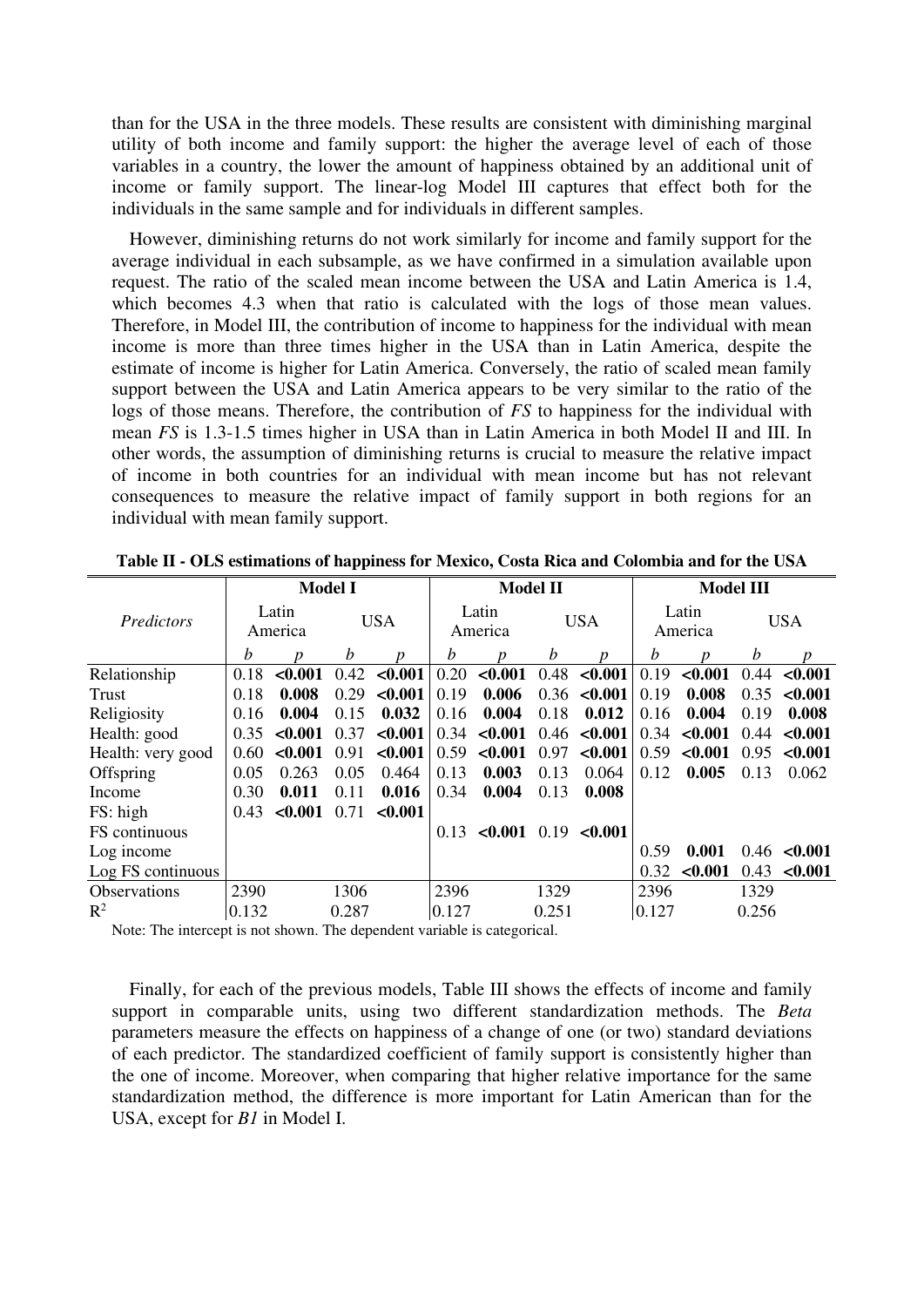|                     | Model I   |    |            |      | Model II      |                |  |    | Model III |    |            |            |
|---------------------|-----------|----|------------|------|---------------|----------------|--|----|-----------|----|------------|------------|
|                     | Latin Am. |    | <b>USA</b> |      | Latin Am. USA |                |  |    | Latin Am. |    | <b>USA</b> |            |
|                     | B1        | B2 | B1         | $B2$ |               | $BI$ $B2$ $BI$ |  | B2 | - B1      | B2 | BI         | <i>B</i> 2 |
| Income $(I)$        |           |    |            |      |               |                |  |    |           |    |            |            |
| Family support (FS) |           |    |            |      |               |                |  |    |           |    |            |            |
| FS/I                |           |    |            |      |               |                |  |    |           |    |            |            |

**Table III - Standardized coefficients of income and family support**

Note: *B1* is calculated by dividing the centered variable by one standard deviation while *B2* by two standard deviations, which is more appropriate in the presence of binary predictors (Gelman 2008).

#### **5. Discussion and concluding remarks**

<span id="page-7-0"></span> We have presented the analysis of the hypothesis of diminishing returns by applying logarithms. However, we have also studied alternative methodological approaches. For instance, results in Model II of Table II are robust to the inclusion of squared variables, though the squared term is only statistically significant for income in the USA. We have estimated the three models in Table II by using ordered logit models. The estimated odds ratios confirm the pattern of diminishing returns: the estimates for income are higher for Latin American than for the USA, and the opposite holds true for family support. Additionally, following Salinas *et al.* (2011), we have repeated the estimation of these ordered logit models in subsamples of income terciles. Family support is significant in each of the six subsamples by terciles for the three models, with only one exception. Unlike Model II, the nonlinear model III points to higher odds ratios of family support in the USA for people in the lower and medium terciles of income.

In summary, we have shown preliminary evidence of diminishing returns to income and family support. The marginal effect on happiness of family support is higher in the USA than in the (three-country) Latin American sample, while the opposite holds true for income.

From the point of view of interpersonal comparisons, the assumption of diminishing marginal utility is crucial to evaluate the relative contribution to happiness for the individual with mean income in the USA and Latin America. Conversely, for our specific indicator of family support, the assumption of non-linearity is not crucial to assess the relative impact on happiness between the two regions for the individual with mean family support. More research is needed to improve our measures of family support and to understand its effects on happiness. In any case, we have found that the contribution of family support is systematically higher than that of income in both Latin America and the USA.

#### **References**

- Antonucci, T.C., and H. Akiyama (1995) "Convoys of social relations: Family and friendships within a life span context" in *Handbook of Aging and the Family*, by R. Blieszner and V.H. Bedford, Eds., Westport, CT, US: Greenwood Press, 355–71.
- Aslam, A., and L. Corrado (2012) "The geography of well-being" *Journal of Economic Geography* **12**, 627–49.
- Aumeboonsuke, V. (2017) "Parents or peers, wealth or warmth? The impact of social support, wealth, and a positive outlook on self-efficacy and happiness" *International Journal of Social Economics* **44**, 732–50.
- Coleman, J.S. (1988) "Social Capital in the Creation of Human Capital" *American Journal of Sociology* **94**, 95–120.
- Easterlin, R.A. (2005) "Diminishing Marginal Utility of Income? Caveat Emptor" *Social Indicators Research* **70**, 243–55.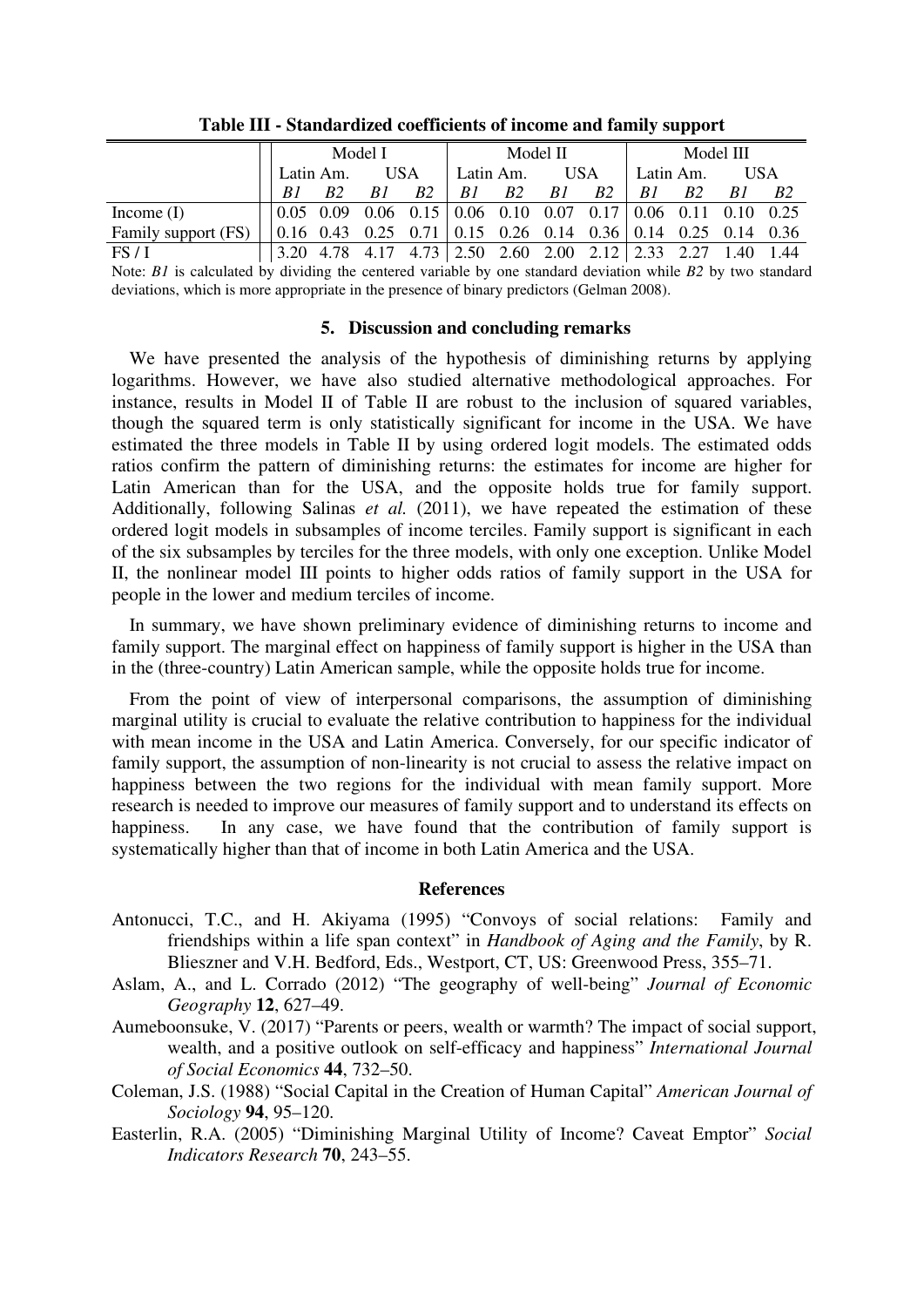- Ferrer-i-Carbonell, A., and P. Frijters (2004) "How Important is Methodology for the estimates of the determinants of Happiness?" *The Economic Journal* **114**, 641–59.
- Frey, B.S., and A. Stutzer (2002) *Happiness and Economics: How the Economy and Institutions Affect Human Well-Being*. Princeton University Press.
- Gelman, A. (2008) "Scaling regression inputs by dividing by two standard deviations" *Statistics in Medicine* **27**, 2865–73.
- Helliwell, J.F., H. Huang and S. Wang (2019) "Changing World Happiness" in *World Happiness Report 2019*, by J.F. Helliwell, R. Layard, and J. Sachs, Eds., New York: Sustainable Development Solutions Network, 10–45.
- House, J.S., K.R. Landis and D. Umberson (1988) "Social relationships and health" *Science (New York, N.Y.)* **241**, 540–45.
- Huang, L.-H. (2018) "Can Stronger Family Connections Alleviate the Adverse Effects of Unemployment on Happiness? Evidence from Asian Countries" *Journal of Reviews on Global Economics* **7**, 225–45.
- Jebb, A.T., L. Tay, E. Diener and S. Oishi (2018) "Happiness, income satiation and turning points around the world" *Nature Human Behaviour* **2**, 33–38.
- Larrabee, B., H.M. Scott and N.M. Bello (2014) "Ordinary Least Squares Regression of Ordered Categorical Data: Inferential Implications for Practice" *Journal of Agricultural, Biological, and Environmental Statistics* **19**, 373–86.
- Membiela-Pollán, M., and J.A. Pena-López (2017) "Clarifying the concept of social capital through its three perspectives: individualistic, communitarian and macrosocial" *European Journal of Government and Economics* **6**, 146–70.
- Neira, I., F. Bruna, M. Portela and A. García-Aracil (2018) "Individual Well-Being, Geographical Heterogeneity and Social Capital" *Journal of Happiness Studies* **19**, 1067–90.
- Neira, I., M. Portela and M. Lacalle-Calderon (2019) "The effects of democracy and trust on subjective well-being: A multilevel study of Latin American countries" in *Social Capital, Subjective Well-Being and Modernization*, by A. Almakaeva, A. Moreno, and R. Wilkes, Eds., Springer-HSE Joint Series Societies and Political Orders in Transition. Springer.
- Oswald, A.J. (2008) "On the curvature of the reporting function from objective reality to subjective feelings" *Economics Letters* **100**, 369–72.
- Pittau, M.G., R. Zelli and A. Gelman (2010) "Economic Disparities and Life Satisfaction in European Regions" *Social Indicators Research* **96**, 339–61.
- Putnam, R. (2000) *Bowling Alone: The Collapse and Revival of American Community*. New York: Simon & Schuster.
- Rojas, M., ed. (2016) *Handbook of Happiness Research in Latin America*. Springer Netherlands.
- Rojas, M. (2018) "Happiness in Latin America has social foundations" in *World Happiness Report 2018*, by J. Helliwell, R. Layard, and J. Sachs, Eds., New York: Sustainable Development Solutions Network, 114–45.
- Rojas, M., E. Wills, O. Hansberg, R. Millán and S. Abdallah (2018) "Understanding High Happiness in Latin America: Human Relations and Spirituality in a Life Well Lived" available at http://www.happinessandwellbeing.org/rojas
- Rowe, J.W., and R.L. Kahn (1998) *Successful Aging*. New York: Pantheon.
- Sacks, D.W., B.A. Stevenson and J. Wolfers (2012) "The new stylized facts about income and subjective well-being." *Emotion* **12**, 1181–87.
- Salinas-Jiménez, M. del M., J. Artés and J. Salinas-Jiménez (2011) "Education as a Positional Good: A Life Satisfaction Approach" *Social Indicators Research* **103**, 409–26.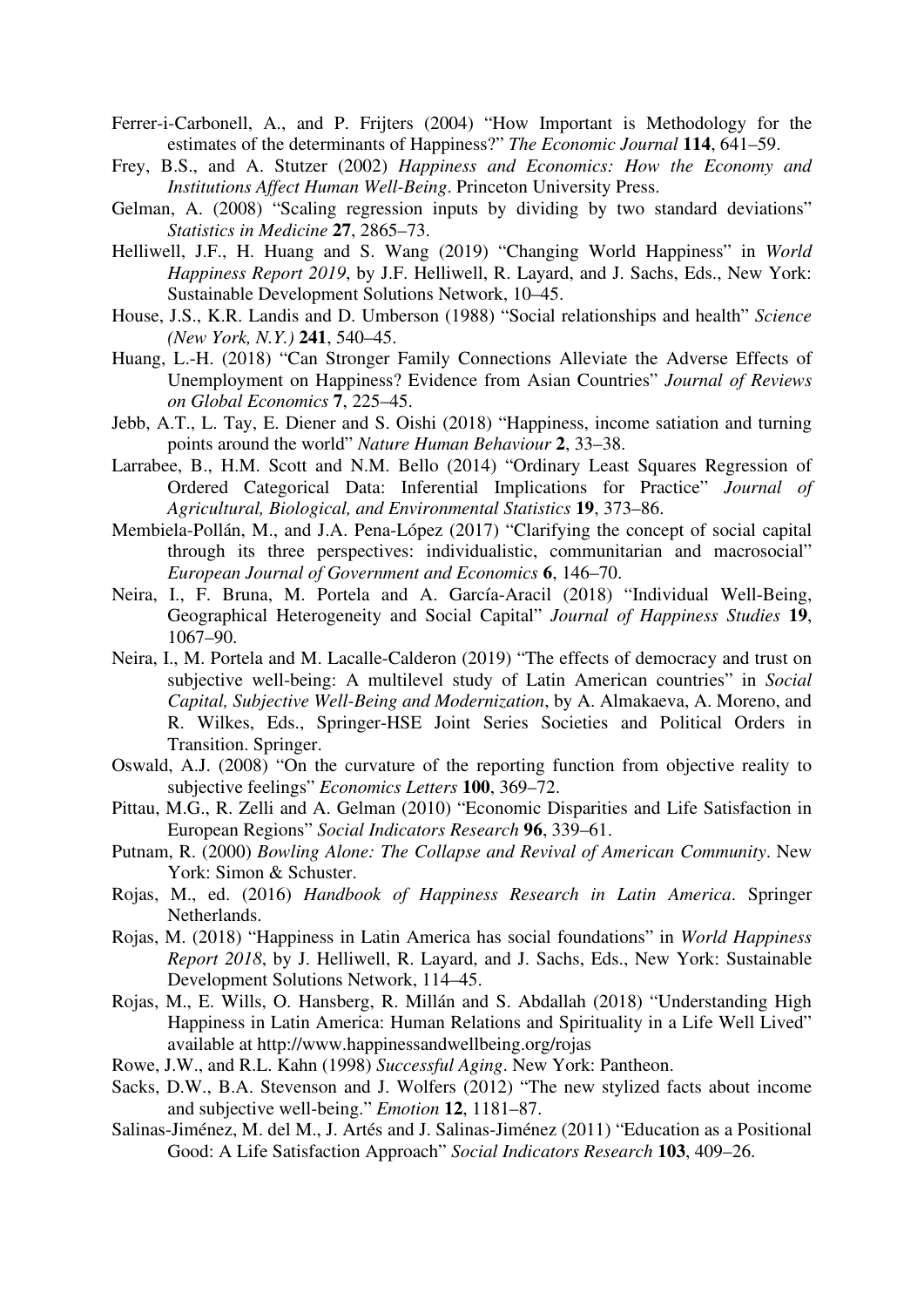- Stevenson, B., and J. Wolfers (2013) "Subjective Well-Being and Income: Is There Any Evidence of Satiation?" *The American Economic Review* **103**, 598–604.
- Tofallis, C. (2019) "Which formula for national happiness?" *Socio-Economic Planning Sciences*, February.
- Xiao, X., E.P. White, M.B. Hooten and S.L. Durham (2011) "On the use of logtransformation vs. nonlinear regression for analyzing biological power laws" *Ecology* **92**, 1887–94.

#### **Appendix I. Social relations and family support: Principal Component Analysis**

The Understanding Happiness in Latin America survey (2018) is focused on personal relations, and hence, it includes a battery of questions that may be used to extract information on social life. Principal Component Analysis (PCA) has been applied to 14 different questions about personal relations and social capital as a dimensionality reduction technique. The first column of Table A.I presents these questions. Provided that all factors are likely to be related among themselves, oblique rotation is the appropriate choice for this analysis. Findings suggest retaining four factors, which respond to both a quantitative assessment of associated eigenvalues and to theoretical considerations (see Figure A.1 for a graphical representation of eigenvalues and number of factors). These factors account for 57% of the total variance. From a theoretical standpoint, they arrange questions related to, respectively, work relations, social interactions with friends and neighbours, family relations, and associativism. The corresponding pattern matrix is presented in Table A.I. The variable Family Support, which is used in the analysis, corresponds to the third component presented in Table A.I, and, in particular, to the normalised individual factor scores obtained by regression.



**Figure A.1 PCA: Number of components and eigenvalues**